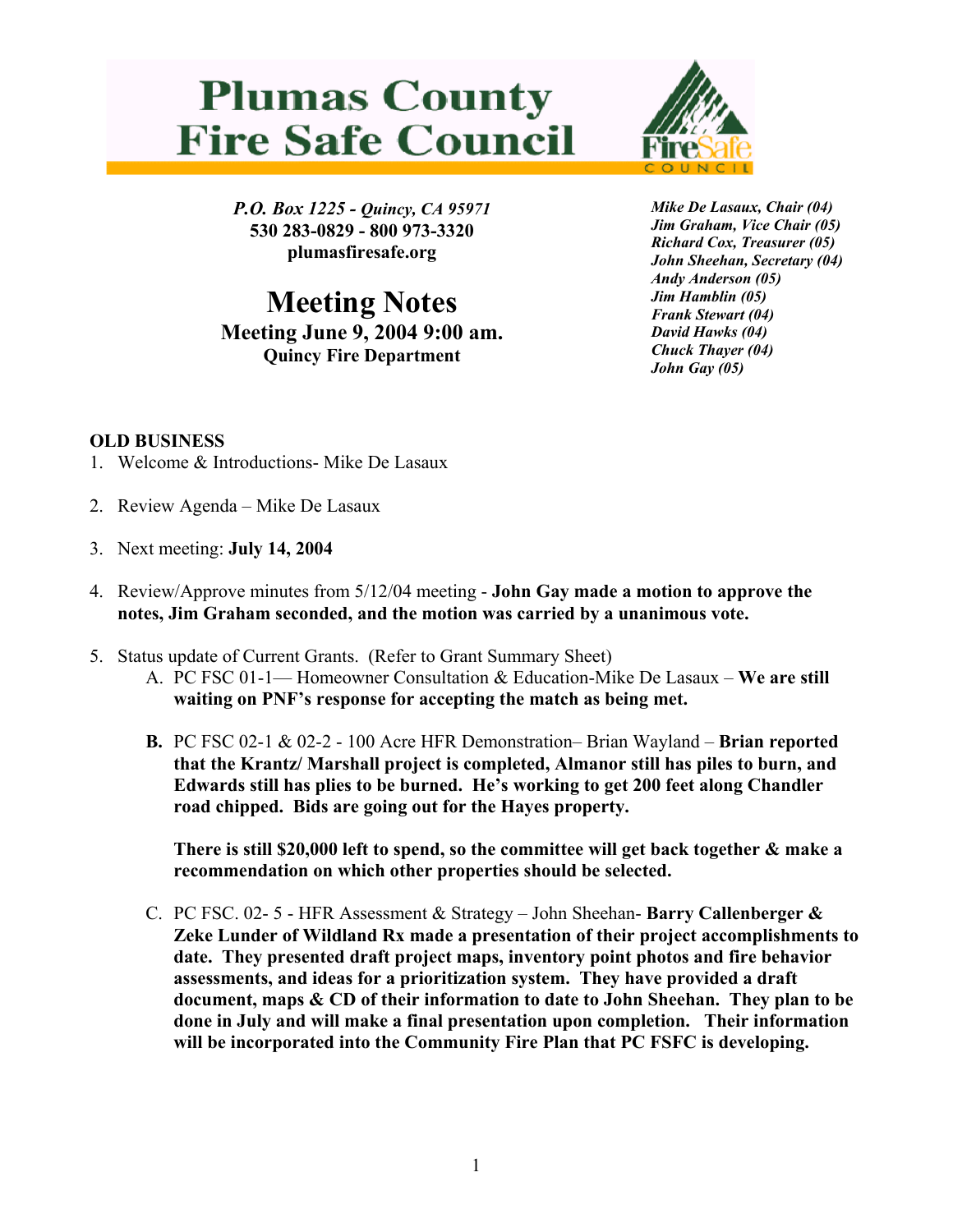- D. PC FSC. 02- 7 & 8 Plumas Eureka HFR –John Gay **Crews have begun working on the project following a winter break.**
- E. PC FSC. 02- 9 NSAQMD Chipping in lieu of burning –John Sheehan **Nothing new to report.**
- F. PC FSC. 03- 1 Outreach Delleker/Portola HFR 125 acres John Sheehan- **Nothing new to report.**
- G. PC FSC. 03- 2 & 3 Indian Falls HFR 50 acres John Sheehan **Nothing new to report.**
- H. PC FSC. 03- 4 & 5 Camp Layman HFR 50 acres- John Gay **Crews have begun working on the project.**
- I. PC FSC. 03- 6 & 7 Cromberg HFR 350 acres John Sheehan **All of the homeowner consultations for participating landowners have been completed. Brian & Mike are beginning to work with participating landowners.**
- J. PC FSC 03 8 & 14 Project Development, and Coordination John Sheehan – **Request for assistance has been received from Whitehawk homeowners for HFR in their common areas. We'll begin the assessment soon.**
- K. PC FSC 03 9 Graeagle Fuelbreak THP 200 acres John Sheehan – **Pete Thill, has begun the THP process, but is in a holding pattern to see if RAC funds the project. (See item 6. B.)**
- L. PC FSC 03- 10 & 11 Quincy CSD HFR 17 acres John Sheehan – **Nothing new to report.**
- M. PCFSC 03 12 & 13 Elderly/Disabled Defensible Space John Sheehan **Outreach is continuing. 25 residences have participated so far.**
- N. PCFSC 03-15 FSC Coordination –CY03 John Sheehan- **Coordination activities continue. 3 RAC proposals were submitted on June 4. (Items 6 B., C., & D.). John Weddle staffed a booth at the Plumas County Picnic using our display and hose models and provided literature to interested residents. Work on enhancing the web site and development of the Community Fire Plan are the top work items for the next couple months. Jerry attended the State FSC meeting and a focus group meeting with BLM on Grant Funding in May.**
- O. PCFSC 03-16 50 acres Hazardous Fuel Reduction –Delleker North **-** John Sheehan **Brian Wayland, the retained RPF, has met with the landowner to begin developing prescriptions & a THP for the project.**
- P. PCFSC 03-17 FSC Coordination CY04 John Sheehan **Work will begin on this when funding for PCFSC 03-15 - FSC Coordination is expended**.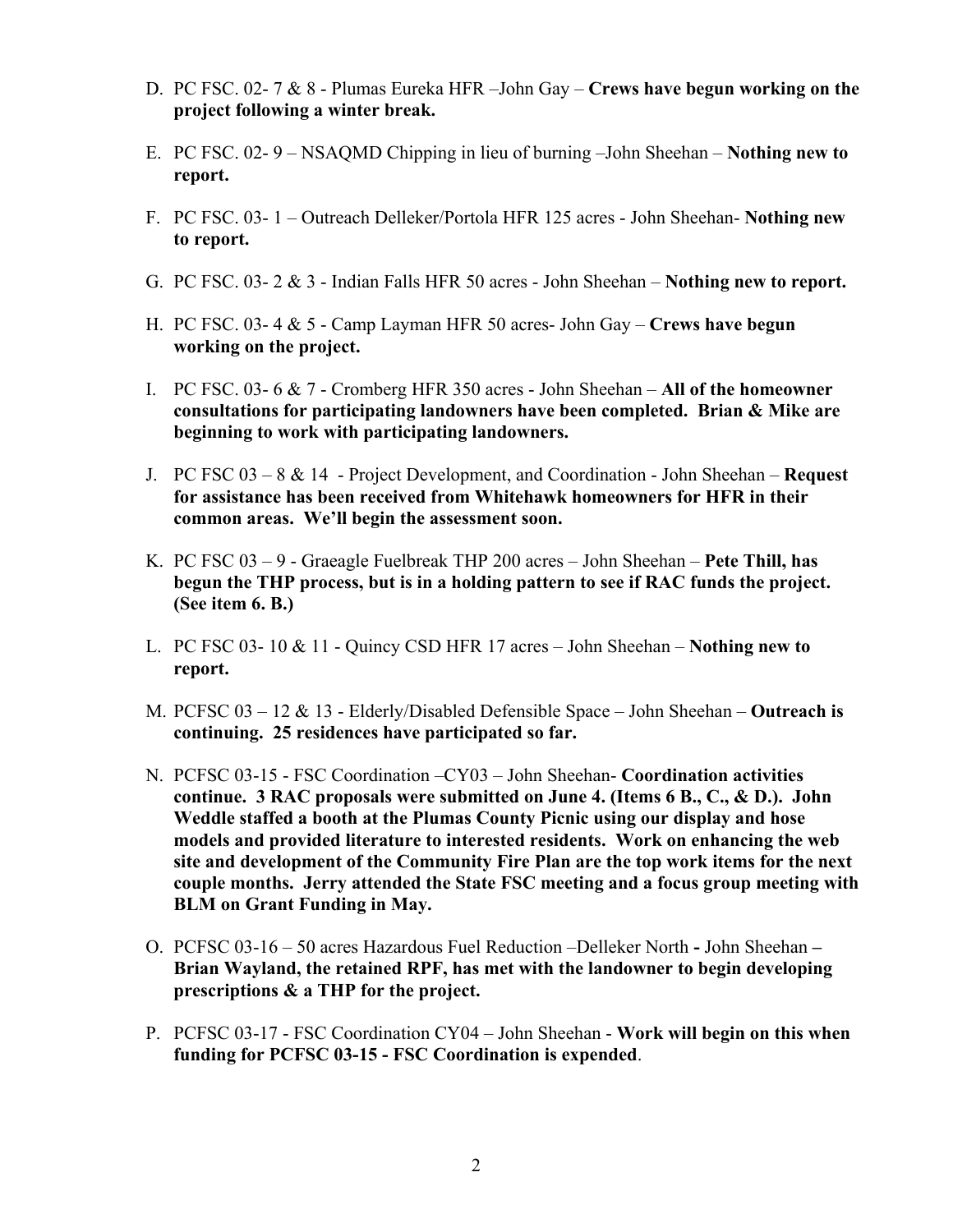- Q. PCFSC 04-1 HFR RAC Cycle 3 C Road John Sheehan **Nothing new to report.**
- R. PCFSC 04-2 C Road HFR Planning John Sheehan **A Registered Professional Forester is expected to be selected in the next two weeks for this project. There were 2 proposals submitted for this contract.**
- S. PCFSC 04-3 Gold Mountain HFR Planning John Sheehan **A Registered Professional Forester is expected to be selected in the next two weeks for this project. There were 2 proposals submitted for this contract.**
- T. PCFSC 04-4 Canyon Dam HFR Planning John Sheehan **Nothing new to report, pending RAC approval of a PNF proposal for this project.**
- **U.** PCFSC 04-5 Countywide GIS Phase II John Sheehan – **Jim Graham reported that the County is continuing to send layers to Vestra for digitizing and expects to have all of the layers they planned for completed in the next 6-8 weeks. Dennis Miller is pursuing a contract for GPS units. Efforts are still underway to get the maps up on an internet system for public use.**
- V. PCFSC 04-6 County Stewardship Proposal John Sheehan **Angie Dillingham passed out a "Draft" of the Long Valley Creek Rapid Assessment. She is looking for comments and input for the private land portions of the area. A date for the committee, who has been working on this as possible Stewardship Project, to get back together has been set.**
- W. PCFSC 04-7 Red Clover (Genesee) HFR Planning John Sheehan – **A Registered Professional Forester is expected to be selected in the next two weeks for this project. There were 2 proposals submitted for this contract.**
- 6. Grants Submitted & Planned–
	- A. 04 CA FSC C Road HFR John Sheehan **Selected by USFS Region 5 for funding with a Community Protection Grant. No other word or communication received yet.**
	- B. 04 RAC-01 Graeagle HFR John Sheehan  **A proposal for the RAC's recommendation of funding to the Plumas NF was submitted on 6/4/04. The RAC will meet on 7/9 to make their recommendations.**
	- C. 04 RAC-02– Gold Mountain HFR John Sheehan **A proposal for the RAC's recommendation of funding to the Plumas NF was submitted on 6/4/04. The RAC will meet on 7/9 to make their recommendations.**
	- D. 04 RAC-03 Red Clover Ck. Estates (Genesee) John Sheehan **A proposal for the RAC's recommendation of funding to the Plumas NF was submitted on 6/4/04. The RAC will meet on 7/9 to make their recommendations.**